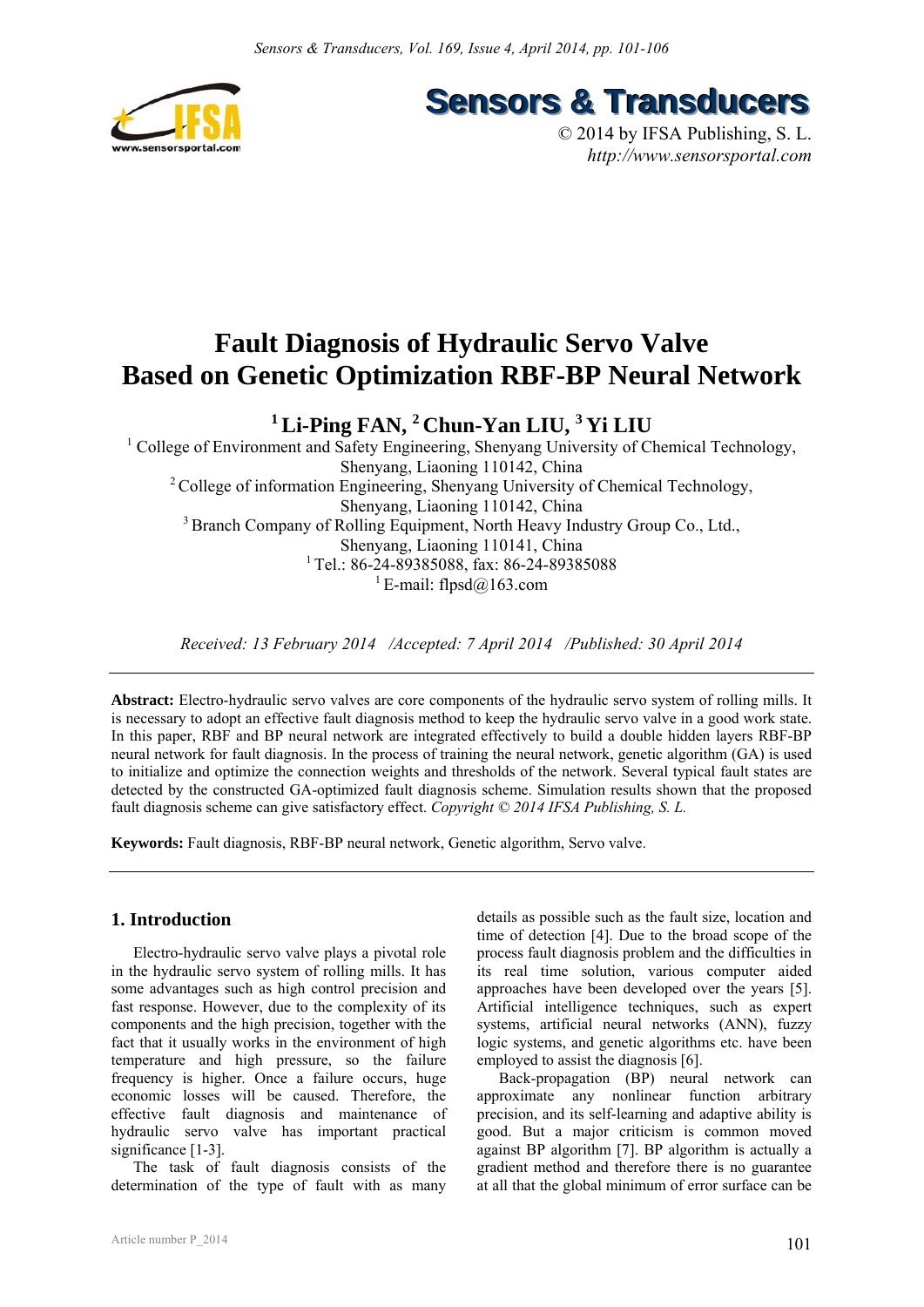reached. Radial Basis Function (RBF) neural network is a combination of Learning Vector Quantization (LVQ) and gradient descent. Since the RBFNN has a faster training procedure substantially and adopts typical two-stage training scheme, it can avoid solution to fall into local optima [8]. However, in practical application of fault diagnosis, the output weight values, center value and width of the hidden unit of RBF neural network have a large impact on its performance [9]. Designing an optimal ANN structure and its parameters to maximize the classification accuracy is still a crucial and challenging task [10]. In contrast, a RBF-BP combination will perform fault detection based on both current measurements and future predication, which would be produce more reliable results [11]. So this article combines two single networks together to constitute a RBF-BP neural network. The neural network structure and the selection of initial connection weights and thresholds have much influence on network training, but they usually cannot be obtained accurately. Genetic algorithm (GA) has strong robustness and the ability to search the global optimal solution [12, 13]. So, genetic algorithm is introduced in this paper to optimize the neural network for getting the best initial weights and thresholds, thereby enabling the network has a faster convergence speed, higher stability, and also avoiding the problem of local minimum.

#### **2. Material and Methods**

#### **2.1. Construction of a RBF-BP NN**

An appropriate RBF-BP neural network is needed to construct first. RBF-BP neural network is a double-hidden-layer neural network made up of combination of a RBF subnet and a BP subnet, using a Gaussian function as transfer function in the first hidden layer node and an S-type function as transfer function in the second one. RBF neuron model is shown in Fig. 1.



**Fig. 1.** RBF neuron model.

The output expression of radial basis function is

$$
a = f\left(\left\|\mathbf{W} - \mathbf{P}\right\| \cdot b\right) = \text{radbas}\left(\left\|\mathbf{W} - \mathbf{P}\right\| \cdot b\right),\qquad(1)
$$

where 'radbas' denotes radial basis function, and it is usually a Gaussian function, which can be expressed as:

$$
a(n) = \text{radbas}(n) = e^{-n^2}, \tag{2}
$$

and

$$
\|\mathbf{W} - \mathbf{P}\| = \sqrt{\sum_{i=1}^{R} (w_{1,i} - p_i)^2}
$$
  
= 
$$
\left[ (\mathbf{W} - \mathbf{P}^{T})(\mathbf{W} - \mathbf{P}^{T})^T \right]^{1/2}
$$
 (3)

where  $W=[w_{1,1}, w_{1,2}, \ldots w_{1,R}]$  is the weighted vector,  $P=[p_1, p_2,...p_R]^T$  is the input vector.

BP neuron model is shown in Fig. 2.



**Fig. 2.** BP neuron model.

If the transfer function is chosen as a hyperbolic tangent function, the output expression of BP neuron is:

$$
a = f(Wp + b) = \tan \text{sig}(Wp + b), \tag{4}
$$

and it can be rewritten as

$$
a(n) = \tan \left( \frac{n}{2} \right) = \frac{1 - e^{-n}}{1 + e^{-n}},
$$
 (5)

If the transfer function is chosen as a Log-Sigmoid S-type function, the output expression of BP neuron is:

$$
a = f(Wp + b) = \log \text{sig}(Wp + b), \tag{6}
$$

The above equation can be expressed as:

$$
a(n) = \text{logsig}(n) = \frac{1}{1 + e^{-n}},
$$
 (7)

The structure of RBF-BP neural network is shown in Fig. 3, where  $w_{1,j(i)}$  is the weight of  $p_i$ corresponding to the *j*-th neuron in the first hidden layer,  $(b_{11},...,b_{1j})^T$  is the threshold vector of the first hidden layer;  $w_{2,n(j)}$  is the weight of the *j*-th neuron in the first hidden layer corresponds to the *n*-th neuron in the second hidden layer,  $(b_{21}, \ldots, b_{2n})^T$  is the threshold vector of the second hidden layer;  $w_{3,k(n)}$  is the weight of the *n*-th neuron in the second hidden layer corresponds to the *k*-th neuron in the output layer,  $(b_{31}, \ldots, b_{3k})^T$  is threshold vector of the output layer, and  $Y=(y_1, y_2, ..., y_k)^\text{T}$  is the output vector.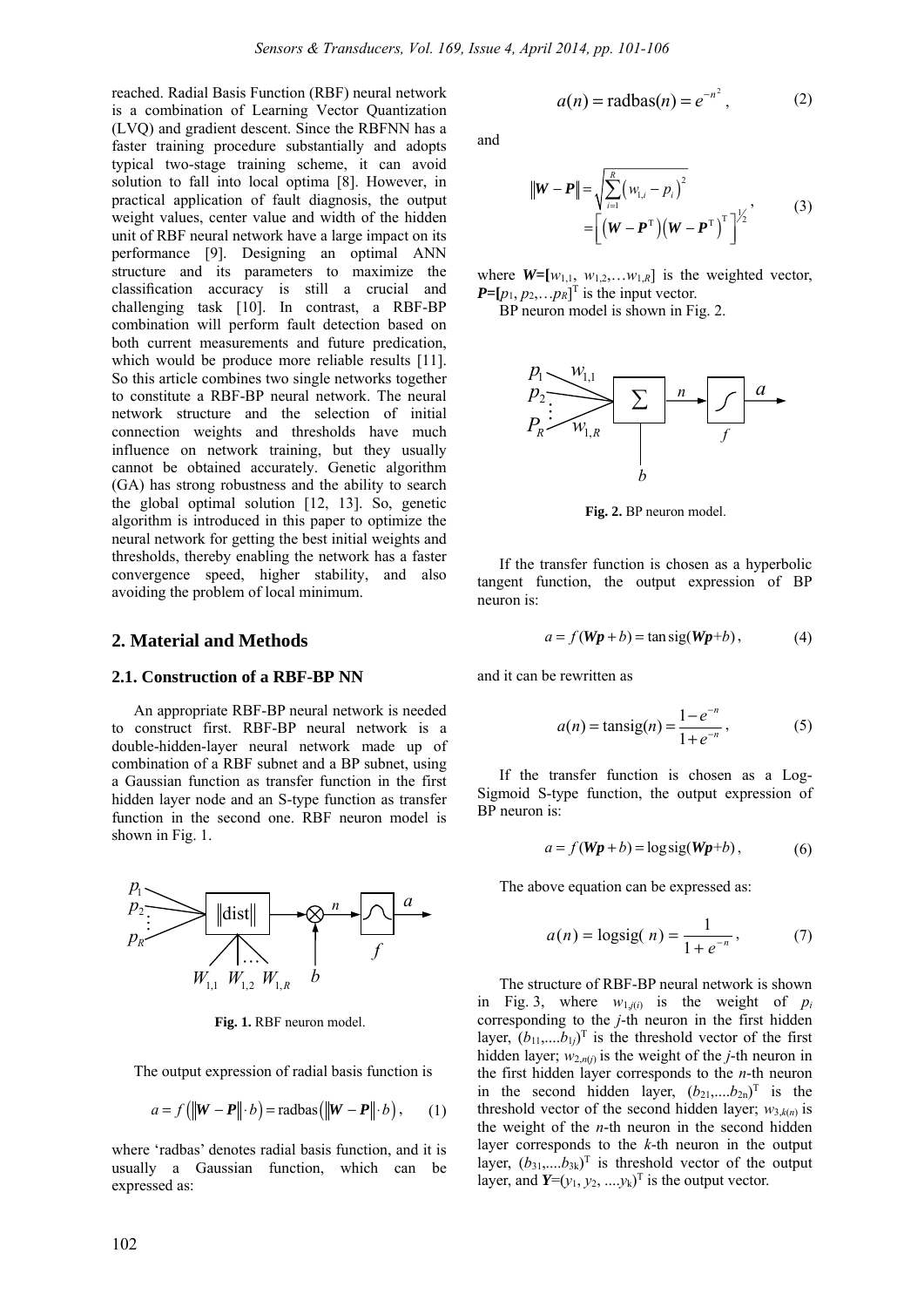

**Fig. 3.** RBF-BP neural network.

#### **2.2. Algorithm Description**

Delta rule is used as the learning rule of ANN in this paper. This rule is a variation of Hebb's rule and based on the simple idea of continuously modifying the weights of the input connections to reduce the difference (the delta) between the desired output and the actual output of the network. It changes the weights in such a way that minimizes the mean square error (MSE) of the network. The mean square error which is used as the evaluating indicator can be described as:

$$
MSE = \frac{1}{m} \sum_{k=1}^{m} (y_k - r_k)^2 = e, \qquad (8)
$$

where,  $r_k$  represents the desired output,  $v_k$  denotes the actual output, and *m* is the number of neurons in the output layer.

Learning process of RBF-BP neural network is divided into two stages: The first stage is forwardpropagation. Learning samples from the input layer are processed by the hidden layer, calculated each neuron output backward from the first layer of the network, and then transmitted to the output layer. The second stage is back-propagation. The error signal is calculated reversely by connecting path, the effect of each weight and threshold on total deviation is calculated forward from the last layer, and the weights and thresholds of the network are revised continuously.

In the process of forward-propagation, the output  $p_i$  of the *j*-th neuron in the first hidden layer is excited by radial basis function. According to equation (1), (2) and (3), it can be derived as

$$
p_j = \exp\left(-b_{1j}^2 \cdot \sum_{i=1}^l \left(w_{1,j(i)} - p_i\right)^2\right), \qquad (9)
$$

where *l* is the number of neurons in the input layer.

The input of the *n*-th neuron in the second hidden layer is the sum of weighted and threshold value of all neurons in first hidden layer, which can be described as

$$
p_n = \sum_{j=1}^r w_{2,n(j)} \cdot p_j + b_{2n}, \qquad (10)
$$

where  $r$  is the number of neurons in the first hidden layer. According to equation (4) and (5), the output of the *n*-th neuron in the second hidden layer can be described as

$$
p_n^{\dagger} = \text{tansig}(p_n) = \frac{1 - e^{-p_n}}{1 + e^{-p_n}}, \qquad (11)
$$

The *k*-th input of output layer neurons is the sum of weighted and threshold value of all neurons in second hidden layer, that is

$$
p_k = \sum_{n=1}^{s} w_{3,k(n)} \cdot p_n + b_{3k} , \qquad (12)
$$

where *s* is the number of neurons in the second hidden layer. According to equation (6) and (7), the output of *k*-th neuron in the output layer can be gained as

$$
y_k = \text{logsig}(p_k) = \frac{1}{1 + e^{-p_k}},
$$
 (13)

The error of the  $k$ -th output  $y_k$  corresponding to its ideal output *rk* is

$$
e_k = r_k - y_k, \qquad (14)
$$

According to equation (8), the error performance index of the *p*-th sample can be derived as

$$
e_p = \frac{1}{m} \sum_{k=1}^{m} e_k^2 \,, \tag{15}
$$

In the process of back propagation, the scaled conjugate gradient (SCG) algorithm is used to adjust the weights and thresholds between layers [14]. SCG belongs to the class of Conjugate Gradient Methods, which show superlinear convergence on most problems. By using a step size scaling mechanism, SCG avoids a time consuming line-search per learning iteration, which makes the algorithm faster than other second order algorithms. The first iteration searches along the descent direction of steepest gradient [15], that is

$$
\boldsymbol{q}_0 = -\boldsymbol{g}_0, \qquad (16)
$$

Then linear search which decides the best distance is carried out along the current search direction:

$$
\boldsymbol{x}_{h+1} = \boldsymbol{x}_h + \alpha_h \boldsymbol{q}_h, \qquad (17)
$$

$$
\boldsymbol{q}_h = -\boldsymbol{g}_h + \beta_h \boldsymbol{q}_{h-1}, \qquad (18)
$$

where  $q_h$  denotes the search direction of the  $h+1$ iteration, which is decided by the iteration gradient and search direction of the *h-*th iteration; *gh* denotes the gradient vector at the *h*-th iteration;  $x_h$  is the threshold vector between layers in the *h*-th iteration;  $\beta_h$  is the coefficient which can be calculated by: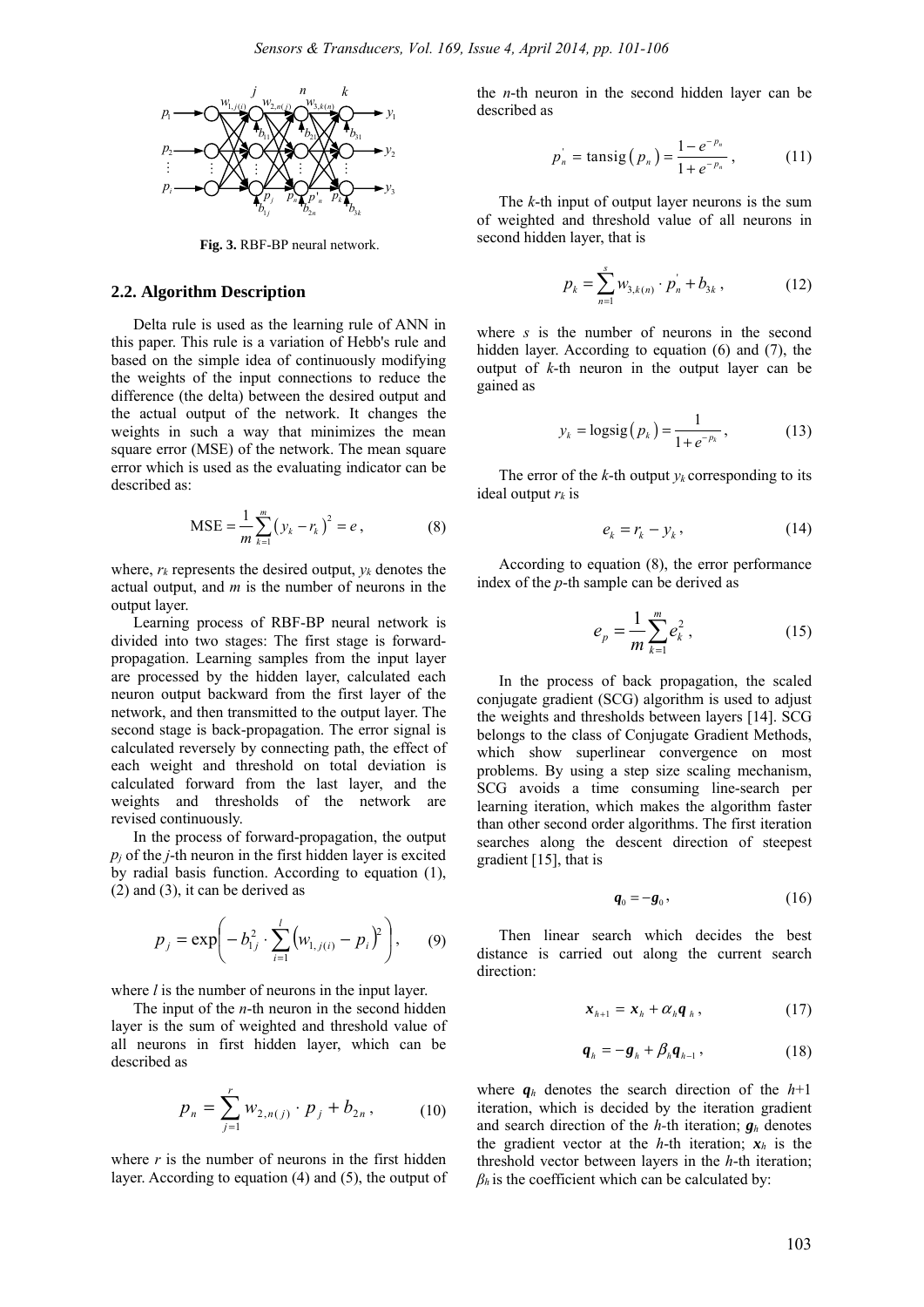$$
\beta_h = \frac{\boldsymbol{g}_{h+1} \left[ \boldsymbol{g}_{h+1} - \boldsymbol{g}_h \right]}{-\boldsymbol{q}_h^{\mathrm{T}} \boldsymbol{g}_h},\tag{19}
$$

 $\alpha$ <sub>h</sub> in equation (17) is the step length, which can be given by:

$$
\alpha_{h} = \frac{\mu_{h}}{\delta_{h}} = \frac{\mu_{k}}{\boldsymbol{q}_{h}^{\mathrm{T}} \boldsymbol{s}_{h} + \lambda_{h} |\boldsymbol{q}_{h}|^{2}},
$$
 (1)

where  
\n
$$
\mu_h = -\mathbf{q}_h^{\mathrm{T}} \mathbf{g}_h, \ \delta_h = \mathbf{q}_h^{\mathrm{T}} s_h
$$
\n
$$
s_h = \frac{e^{\mathrm{T}}(\mathbf{x}_h + \sigma_h \mathbf{q}_h) - e^{\mathrm{T}}(\mathbf{x}_h)}{\sigma_h} + \lambda_h \mathbf{q}_h, \ 0 < \sigma_h \le 1.
$$

The value of  $\sigma_{h}$  should be as small as possible. When  $\sigma_h$  is small enough ( $\sigma_h \le 10^{-4}$ ), the value of  $\sigma_h$  is not critical for the performance of SCG. Because of that, SCG seems not to include any user dependent parameters which values are crucial for the success of the algorithm. This is a major advantage compared to the line search based algorithms which include those kinds of parameters.

In the process of training the neural network, genetic algorithm is used to initialize and optimize the connection weights and thresholds of the network. Optimization neural network with genetic algorithm mainly includes:

1) Population Initialization.

The main success of genetic algorithm depends mainly upon the individuals chosen in the initial population and the size of population. The initialization of population is the most basic steps of genetic algorithm. The population is initialized using the binary code.

2) Fitness Function.

The fitness function is transformed by the objective function, and the individual pros and cons are compared through the fitness.

3) Choice.

Choice is used to determine the recombination or crossover individual, as well as how many offspring individuals will be produced by the selected individual. The parent individual is chosen in accordance with the above fitness.

4) Cross.

Cross is the gene recombination. Genetic recombination is to generate a new individual by combining from parent mating population information.

5) Mutation.

Mutation Variation for offspring after crossing is actually a variation created by progeny gene in the small probability disturbance.

Genetic algorithm gives the mean square error of the output of the neural network by calculating all the samples, and then determines the fitness of every individual. After several generations of calculation, the neural network will evolve to a global minimum, and the error function is as follows:

$$
E = \sum_{p=1}^{N} e_p , \qquad (21)
$$

where *N* is the number of samples.

## **2.3. Fault Diagnosis with GA Optimized NN**

Electro-hydraulic servo valve is an important component in the hydraulic servo system. Type of its failure is diversity. The typical faults can be divided into fixed orifice clogging, spool stuck or blocked, edge wear of main valve control window, dilapidation of the main valve cover seal, sensor failure, servo amplifier failures, coil failure and so on.

This article uses a RBF-BP neural network for fault diagnosis. First the network structure must be determined and a rational input-output mode must be designed. The experimental data of the following five states of are measured respectively at the pressure of 3 MPa, 3.5 MPa, 4 MPa and 4.5 MPa, 5 MPa, so the output of the network is expressed as the following form:

*Y* =(*y*1, *y*2, *y*3, *y*4, *y*5) Normal state: (1, 0, 0, 0, 0)

End limit on spool: (0, 1, 0, 0, 0)

Fixed orifice clogging in one side: (0, 0, 1, 0, 0)

Spool wear: (0, 0, 0, 1, 0)

Zero position misalignment of servo valve: (0, 0, 0, 0, 1)

So the network of this paper consists of 32 inputs, 5 outputs and two hidden layers. The number of neurons in hidden layer and the number of neurons in the input layer has an approximate relation. According to this, the neuron number of the two hidden layers is set at 65. Simulation tests are carried out in the MTALAB platform. Function 'newff' is called to create a BP neural network with double hidden layer. Transfer function for the first hidden layer neuron is set to Gauss-type function 'radbas', and the transfer function for the second hidden layer and the output layer neuron is set to sigmoid-type function of 'tansig' and 'logsig' respectively. 'trainscg' is chosen as the training function, and the learning rate, training times and other relevant parameters are set.

In this paper, genetic algorithm is used to optimize the network weights and thresholds to get the best initial weights and thresholds. In population initialization, each individual is a binary encoded string connected by the weights of input layer hidden layer 1, thresholds of hidden layer 2, connection weights of hidden layer 1- hidden layer 2, thresholds of hidden layer 2, the connection weights of output layer- hidden layer 2, and thresholds of output layer. The size of the population affects the end result of genetic optimization and the execution efficiency of genetic algorithm, the common population size is 20 to 160. In this paper, the population size is set to 40. The fitness function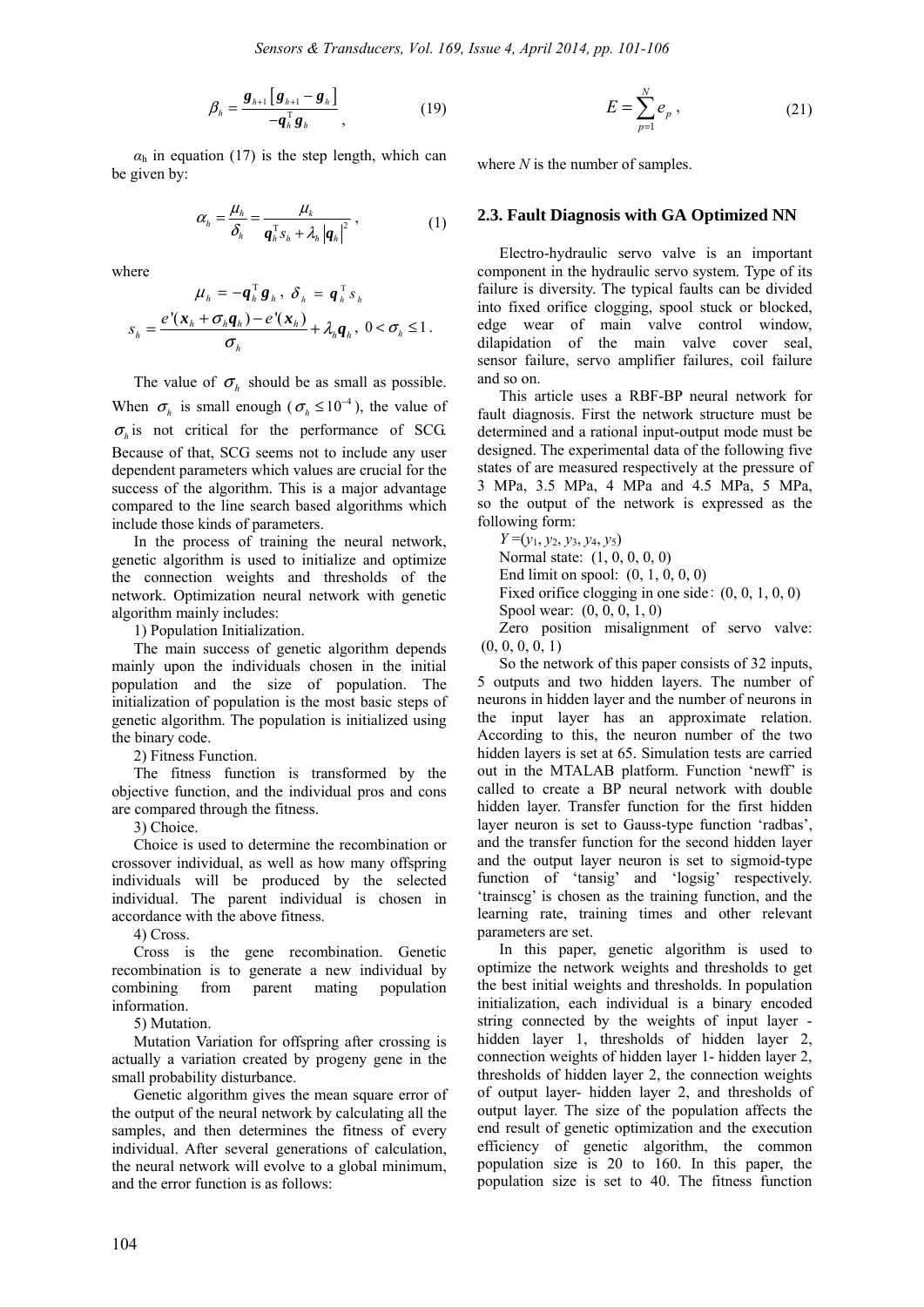'ranking' is chosen for the fitness assignment. Using the stochastic universal sampling (sus) for individual choice. The Crossover probability is set at 0.7, and the most simple single-point crossover is chosen for crossover operator. The mutation probability is set at 0.01.

#### **3. Results and Discussion**

Fig. 4 shows the error evolution curve of weights and threshold matrix obtained after genetic optimization. The minimum error  $e = 0.03942$ . Fig. 5 is the training error curve of using random weights and threshold (before optimization), Fig. 6 is the training error curve of weights and thresholds of optimized RBF-BP neural network, Fig. 7 is the training error curve of weights and thresholds of double hidden layer BP neural network. The compared data of output prediction, prediction error and training error between several different NN for detecting five different faults are shown in Table 1.

It can be seen by comparison that, although the double hidden layer BP NN and RBF-BP NN can detect the faults occur in electro-hydraulic servo valve, but the test sample errors and the training





sample errors of the first two networks are large. While if we use the genetic algorithm to optimize the initial weights and thresholds of NN, the test sample error drops down to 0.03942, and the training sample error decreases to 0.092986. GA makes the training and sample test results of the neural network improve greatly, and this gives better diagnosis results.

#### **4. Conclusion**

With the help of genetic algorithm, the weights and thresholds of the neural network can be optimized, and thus, the GA optimized RBF-BP neural network can be used for effective fault diagnosis. Genetic optimization RBF-BP neural network is very useful for fault diagnosis on hydraulic servo valve.

#### **Acknowledgements**

This work was supported by the National Key Technology Research and Development Program of China under Grant 2012BAF09B01.



**Fig. 4.** Error evolution curve. **Fig. 5.** Training error with random weights.



**Fig. 6.** Training error with optimized RBF-BP. **Fig. 7.** Training error with double hidden layer BP.